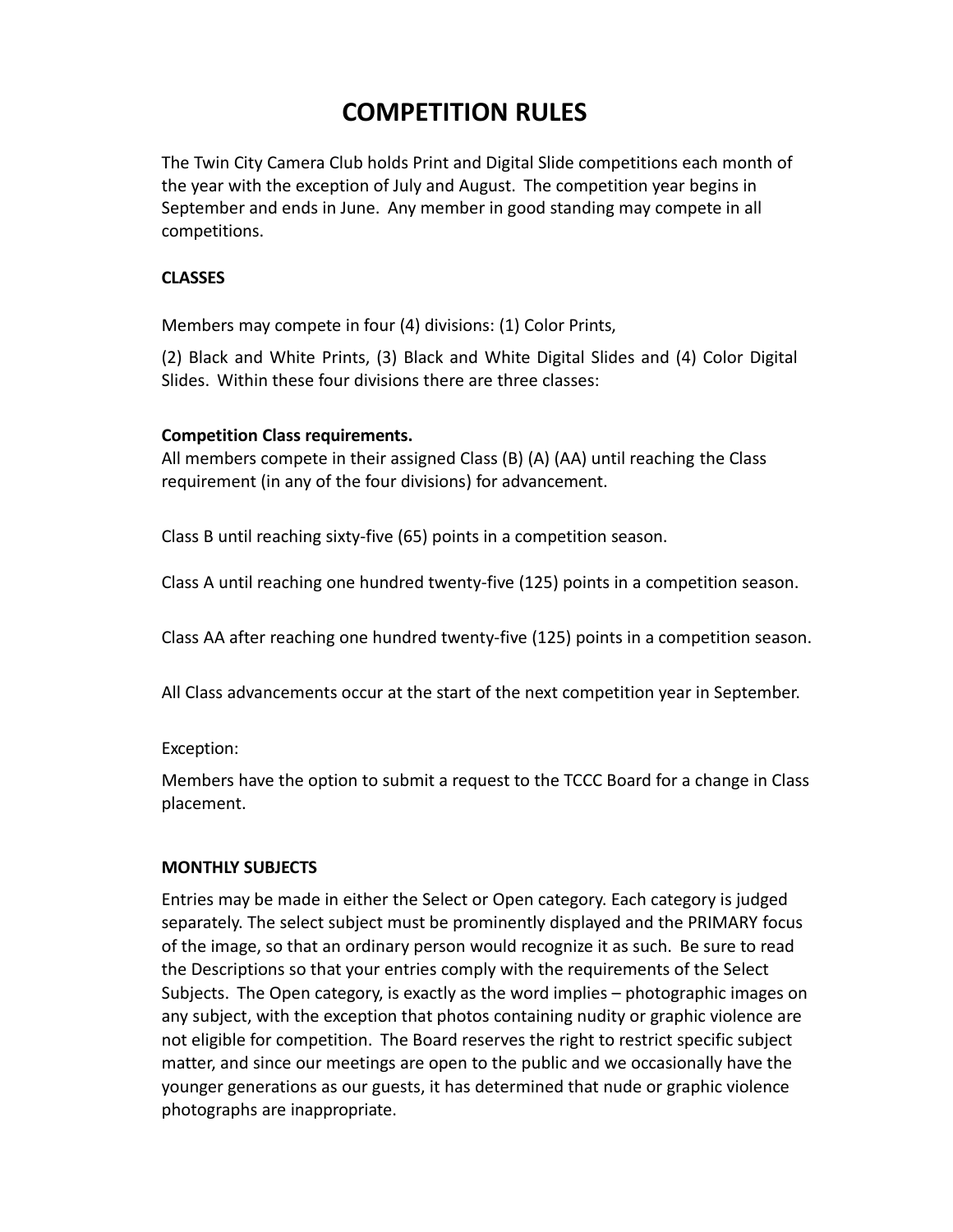#### **ENTRIES**

Any member in good standing may enter a total of up to four (4) Color digital slides, and/or four (4) Black and White digital slides and/or four (4) Color prints, and/or four (4) Black and White prints per monthly competition. Members must submit a separate entry e-mail for the Black & White digital slide entries and a separate entry e-mail for the Color digital slide entries. Members may not enter the same image both as a Color print and as a Black and White print, or as a print and a digital slide, or as a Black and White digital slide and a Color digital slide in the same TCCC monthly competition. Our competitions are open to photographic images captured and produced by all methods (including digital) by the member and can be from any source: negatives, transparencies, digital camera or scanner.

Entries may be in Open and/or Select Subjects categories in any ratio. Prints may be toned and spotted, if desired. Digital Slides may be Color or Black and White.

Photo enhancement, sandwiching, montage and other derivations are acceptable. Any photo can be disqualified from the competition by the competition chairpersons for not meeting any rule or requirement and images can be moved from select to open if it is deemed that they do not fit the select subject and should be in the open category. Questionable images should be permitted to stay in select and left for the judges to determine.

Black and White images must be Black and White, or Black and White plus a fullytoned color or combination of colors as a tint. Fully-toned means that a tint or tints, is applied across the entire image such as sepia or cyan (or any combination of colors).

If a photograph is Black and White and one or more elements in it are in color, the photograph would then be considered a Color image for competition purposes. Examples could be a portrait of a face that is Black and White and only the lips are Red or a beach scene with everything Black and White with an umbrella a single color.

Prints or Digital Slides which are photographic copies of paintings, drawings, or another photographer's work are ineligible; these items may, however, be included in composite of the maker's own creation.

Members must complete a separate Entry Card for each of the four divisions that they will compete in for the month. (Black and White Prints, Color Prints, Black and White Digital Slides, Color Digital Slides) The completed entry cards should be left at the scoring table prior to the competition.

Competition Entry Cards can be seen and/or printed on the website and are also available at the clubhouse.

The Club discourages submitting entries similar to previously entered entries in any TCCC monthly competition division.

Example: (same subject at slightly different angle).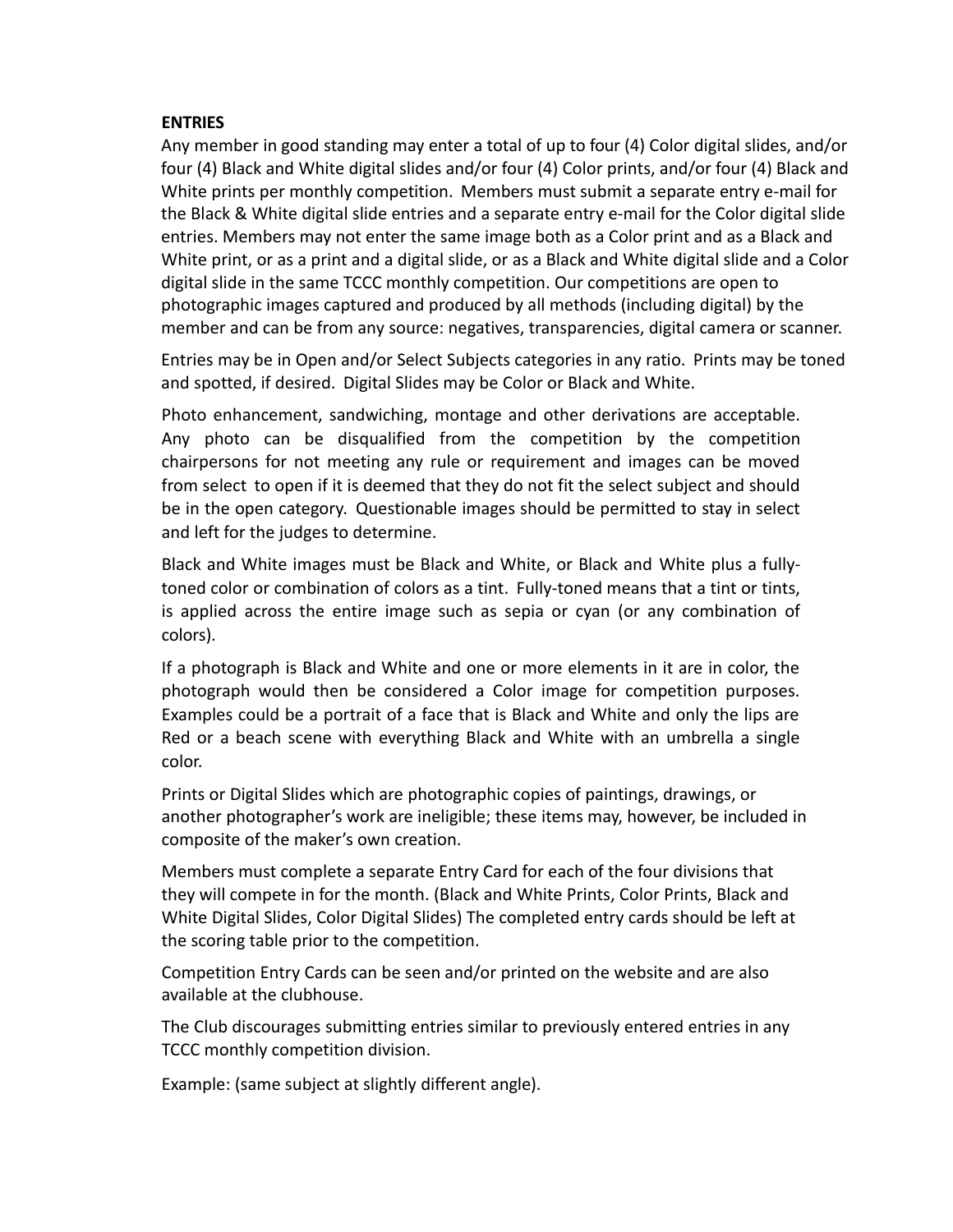#### **DIGITAL SLIDES-** *how to prepare them*

Digital computer photographic images can be from any source: negatives, transparencies, digital camera, cell phone or scanner. The new aspect ratio is 16:9 to fit the 75" 4K UHD TV used for displaying images. The maximum image size for all Digital Slide entries is 3840 pixels Wide by 2160 pixels High, saved in JPEG format, not to exceed 2 Mb file size. The color profile should be sRGB. In other words, the image and/or the background (canvas) of the digital slide MUST not exceed 3840 pixels Wide by 2160 pixels High. Within that 3840 x 2160 format, you can use any or all of the space for your image. You can enter a Vertical, Horizontal, Square, Circle, Diamond or any other shape image into the competition, as long as it fits within the 3840 x 2160 format. The background (canvas) can be any color or composition of your choice but it MUST not exceed 3840 x 2160 pixels. Digital Slide entries that are submitted that exceed 3840 x 2160 format and/or the 2 Mb file size will NOT be allowed in the competition. The images need to be e-mailed to t [digital@twincitycameraclub.com n](mailto:digital@twincitycameraclub.com)o later than Monday at midnight, one week prior to the competition. However, digital entries can be submitted weeks or even months before the competitions so that any sizing issues or other problems can be resolved before the due date. The maker's name, copyrights or titles should not be visible on the photograph or background canvas during judging.

Don't forget that the entry card(s) must be filled out and placed on the scoring table prior to the competition. For members unable to attend the competition meeting, please request (in the body of your e-mail) that an Entry Card be filled out for you.

## **DIGITAL SLIDES –** *Identification and naming*

Digital Slides: Save the image with the maker's name and image title as its name: Makers Name (space) dash (space) title of image.jpg (Example: Henry Ford - Model T.jpg). Anything extra like, extra dashes -, dots . or underscoring , incorrect and missing capitalization or incorrect spacing means extra work for someone else. Do not include a Number before your Name - Title or the # symbol as part of it.

Prepare your entry e-mail, (See Example), include your name, open or select, class and titles of all images in the body of the e-mail. This is so the digital competition chairperson can copy and paste your entry information into the programs used in competition. So type it correctly and capitalize the words that should be capitalized.

It is very important that your Entry Card, Entry E-mail and Image Titles, contain the exact same information because we refer to them if we have questions.

The body (message part) of the entry e-mail should look like this:

Example: When all Entries are in Select (or Open):

All in Class (B) (A) (AA) Select (or Open). Color (or Black and White) **1.** Henry Ford - Big Storm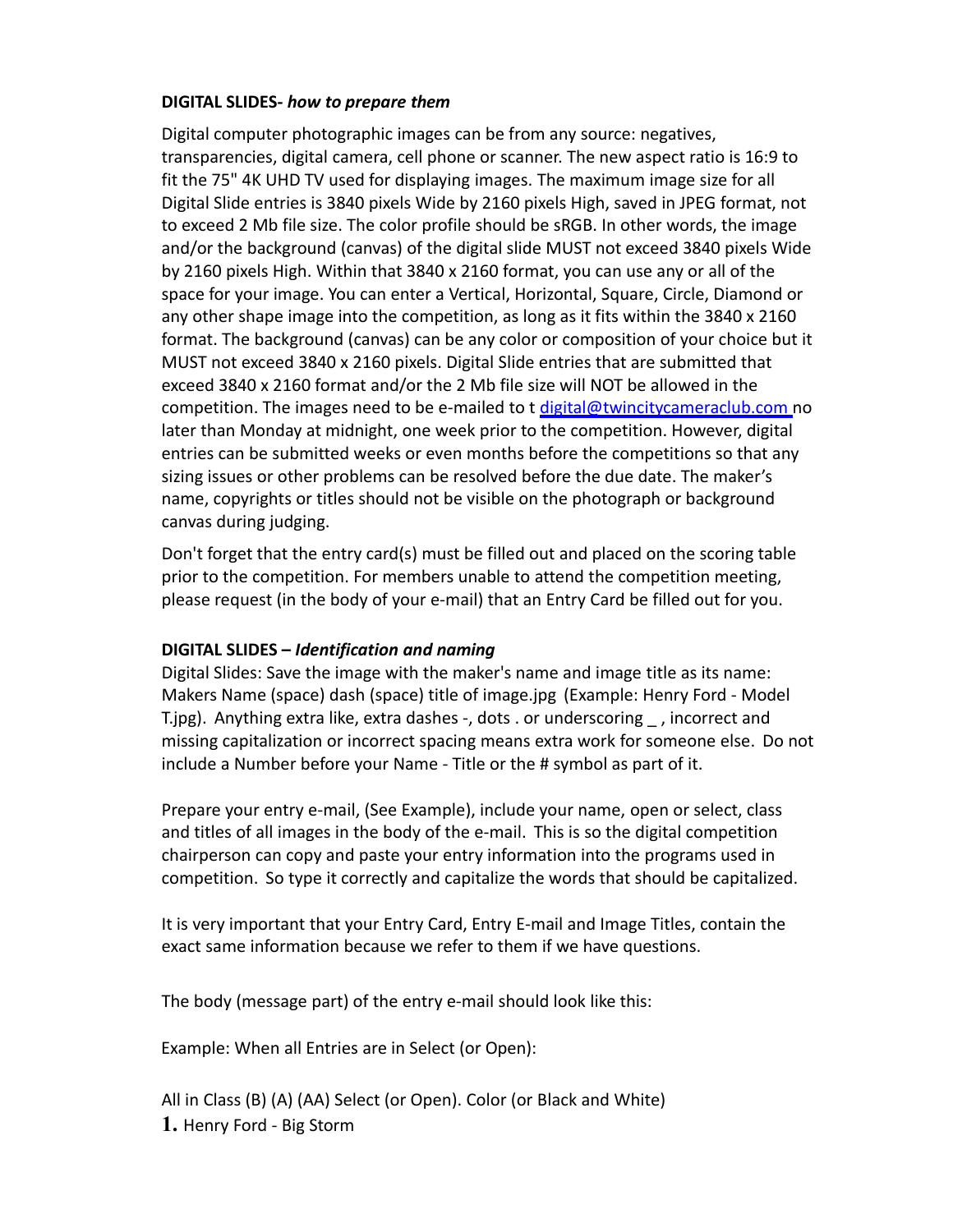- **2.** Henry Ford Warm Weather
- **3.** Henry Ford Morning Sunshine
- **4.** Henry Ford Red Sky

Example: When Entries are in both Select and Open: Class (B) (A) (AA) Color (or

Black and White) Select

- **1.** Henry Ford Big Storm
- **2.** Henry Ford Warm Weather
- **3.** Henry Ford Morning Sunshine Open
- **4.** Henry Ford Red Sky

## **PRINTS -** *Mounting*

Prints must be mounted. Prints should be on mount and/or mat board or matted with a sturdy or rigid backing, which is fastened securely together and provides ease in display for judging. The minimum mount size is 8" X 10". Flush mounted prints are allowed, i.e., the print and the mount are the same size and there is no matting. Prints may be matted. Multiple mats are allowed. No frames or glass are allowed. The maximum size allowed for the print, mount, or matting is 16" X 20" (horizontal or vertical). If the print is 16" X 20", then it must be flush mounted. The maker's name, copyrights or titles should not be visible on the front of the photograph, mats or mounts during judging.

## **PRINTS –** *Labeling*

Clearly mark the maker's name and print title on reverse side of the mount in the upper left corner. This is so the print is displayed correctly, horizontally or vertically, and the maker's name and title can be easily read. Cross out or cover up any additional labels, titles or markings that are visible. Prints with shrink wrap or clear plastic sleeves are permitted but must also have a paper label affixed outside on the reverse for reading and marking.

## **RE-ENTERING**

Members may re-enter any digital slide or print in competition providing it has not received an Acceptance or Honor in any previous TCCC competition. Any photograph that receives an Acceptance or Honor in any competition, be it Digital Slides or Prints, may not be entered in another TCCC monthly competition division. (i.e., you may not enter an image both as a color print and as a monochrome print, or as a print and a digital slide once it has received an Acceptance or Honor in any TCCC monthly competition).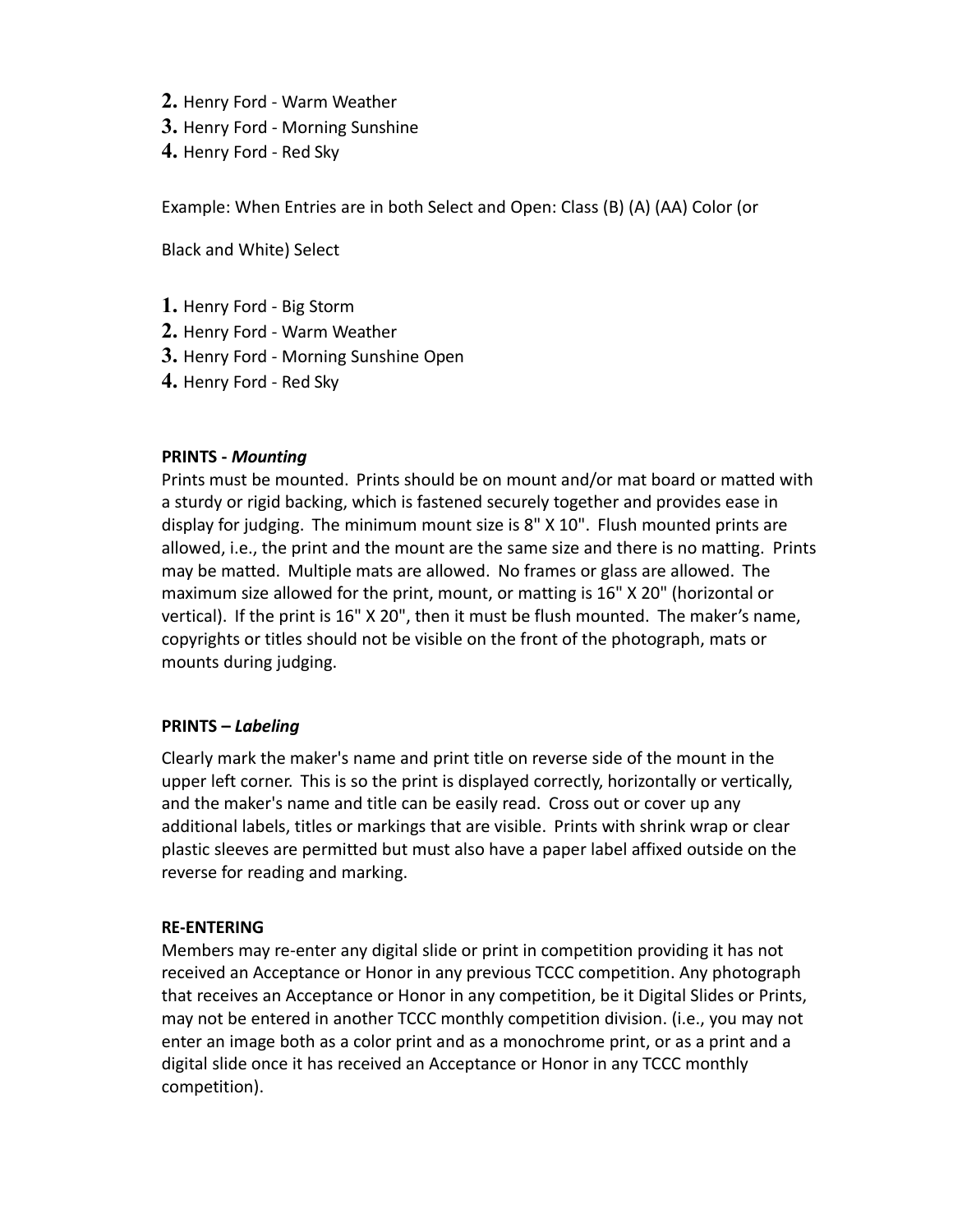## **ABSENTEE ENTRIES**

Members unable to attend a competition may enter Prints by making arrangements with any member to bring the entries and completed entry card to the meeting or by leaving them at the Club prior to judging. For members competing in Digital Slides and unable to attend the competition meeting please request in the body of your entry email that you need the Entry Card filled out for you.

#### **PROCESSING AND FINISHING**

Prints may be processed by the maker or by a commercial lab. Computer generated prints of photographic images are also allowed.

## **JUDGING**

Take a seat and enjoy and learn from the judging. Please do not comment upon entries during the competition. A panel of three (3) judges will each vote by assigning a point value of 2-5 for each entry. For all Classes AA, A, B, a total score of 10-12 points earns an Acceptance and 13-15 points earns an Honor. Decision of the Judges is final.

Please leave all Honor prints at the clubhouse after the judging for copying unless you can provide a digital file of the image.

Prints can normally be picked up at the next competition meeting. This is done so that copies of the prints can be placed on the TCCC website or used in the club's annual slide show.

## **AWARDS**

During the monthly competition, points are earned and accumulated until the end of the competition year when awards are given to the top three point winners in each category. A minimum of 45 points must be earned to be eligible for a top three point award. The Competition Stats will list the current point standings after each month's competition and are included with the mailed ViewFinder and posted on the TCCC website.

Points are earned as follows:

|            | Select   | Open     |
|------------|----------|----------|
| Honor      | 5 points | 4 points |
| Acceptance | 4 points | 3 points |

Two points are given in each division for entering any monthly competition.